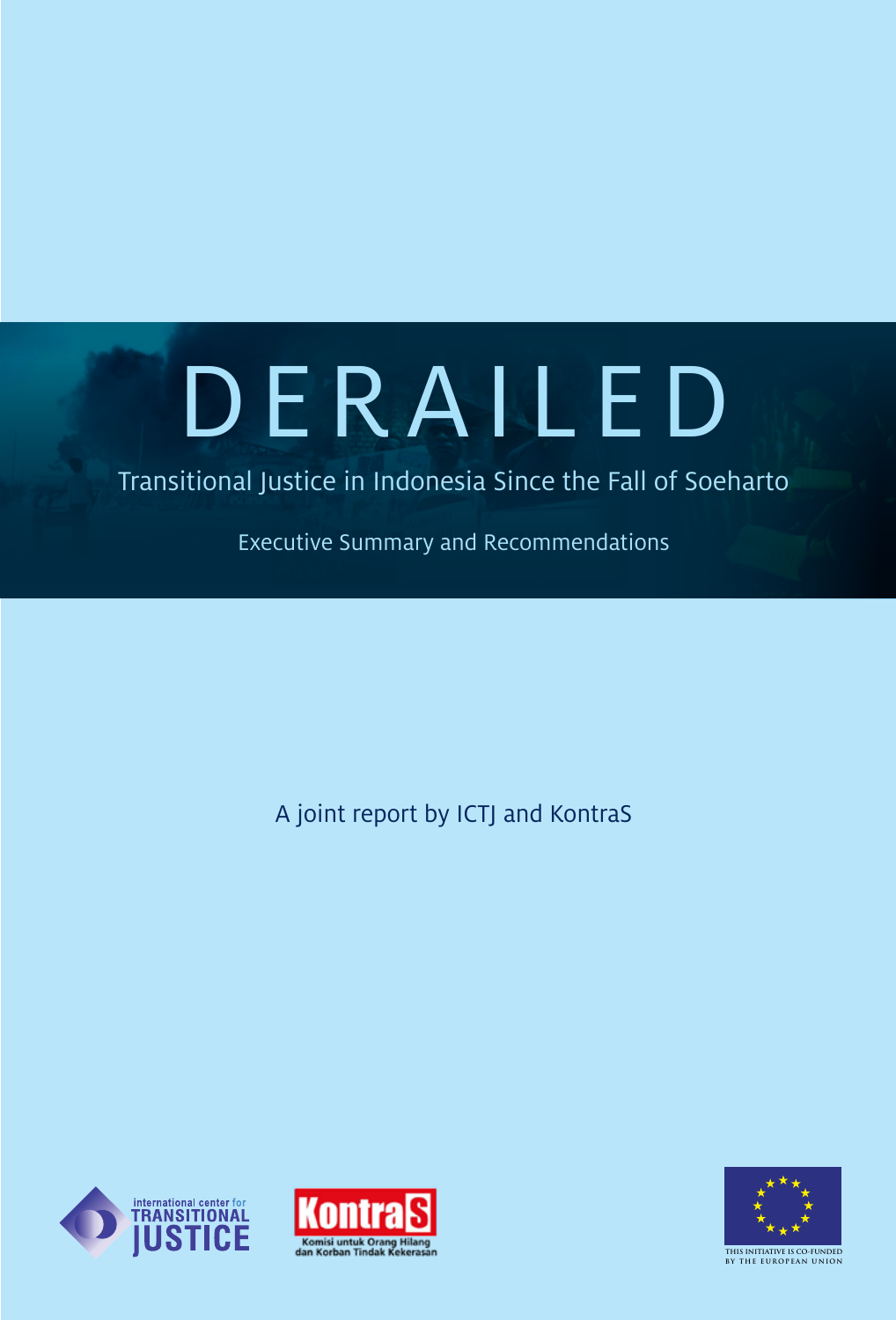#### **CONTeNTs**

#### **Executive Summary**

| Truth-seeking                | 4 |
|------------------------------|---|
| <b>Iudicial Proceedings</b>  | 5 |
| Reparations                  | 8 |
| Security System Reform (SSR) | 8 |

#### **Recommendations on Transitional Justice**

| The President               | ٩  |
|-----------------------------|----|
| The Attorney General        | 9  |
| The National Parliament     | 9  |
| <b>Political Parties</b>    | 10 |
| Local Parliaments and       |    |
| Governments in Aceh         |    |
| and Papua                   | 10 |
| The Judiciary               | 10 |
| The National Judicial       |    |
| Commission                  | 10 |
| Komnas HAM                  | 10 |
| The Department of Defense   |    |
| and other Security Sector   |    |
| Institutions                | 11 |
| The International Community | 11 |

#### **Acknowledgements**

ICTJ and KontraS would like to acknowledge the primary authors of this paper: Yati Andriyani, Ari Bassin, Chrisbiantoro, Tony Francis, Papang Hidayat, and Galuh Wandita. Significant contributions and editorial support were also provided by Haris Azhar, Daud Bereuh, Karen Campbell-Nelson, Ross Clarke, Matthew Easton, Indria Fernida, Usman Hamid, Carolyn Nash, Ali Nursahid, Sri Lestari Wahyuningroem and Dodi Yuniar.

Research and publication costs for this paper were supported by the European Union. The contents of this document are the responsibility of ICTJ and KontraS, under no circumstances can they be regarded as reflecting the position of the European Union.

#### **About the International Center for Transitional Justice**

The International Center for Transitional Justice works to redress and prevent the most severe violations of human rights by confronting legacies of mass abuse. ICTJ seeks holistic solutions to promote accountability and create just and peaceful societies.

#### **About KontraS**

KontraS (Commission for the Disappeared and Victims of Violence) was established in 1998 by Indonesian human rights NGOs and student organizations in response to the increase in political violence and abductions committed toward the end of Soeharto's authoritarian regime. KontraS is working toward a democracy based on people's sovereignty, free from fear, oppression, violence, and human rights violations. To learn more, visit www.kontras.org.

#### **About EIDHR**

The European Instrument for Democracy and Human Rights (EIDHR) is an initiative by the European Commission that aims to promote human rights, democracy and conflict prevention in non-EU countries by providing financial support for activities supporting these goals.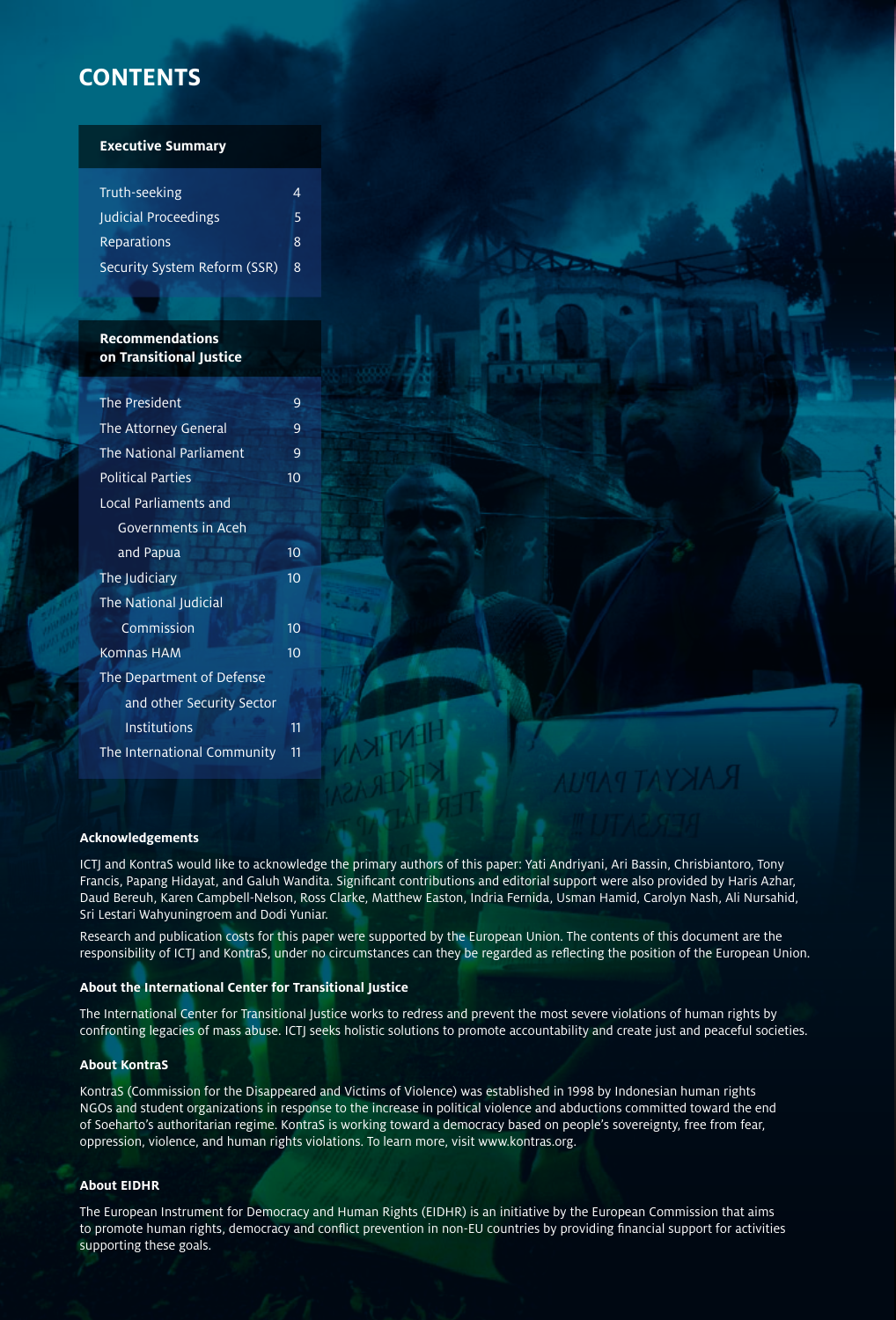# Executive Summary

eneral Soeharto resigned<br>
as president of Indonesia<br>
in May 1998 after 32 years<br>
of authoritarian rule. This<br>
report provides a review of transitional as president of Indonesia in May 1998 after 32 years of authoritarian rule. This justice mechanisms in the reform period that followed. Known in Indonesia as *reformasi*, the process began with a period of momentous change and hope that effective systems of accountability would be established, but became compromised before stalling altogether.

Successive governments during the period have established or provided legal bases for a number of commissions of inquiry, truth and reconciliation commissions, an agency for the protection of victims and witnesses, permanent human rights courts, and ad hoc human rights courts for particular cases. Human rights protections have been inserted in the national constitution, international conventions ratified, a constitutional court established, and guaranteed seats in the legislature for security forces eliminated.

Despite all of these changes in relation to the structures protecting human rights, in practice progress has been consistently blocked by a deep, systemic unwillingness to uncover the truth surrounding serious human rights violations and to hold those who are responsible accountable for their actions. This has blocked initiatives to provide assistance and recognition to victims and reform institutions in ways that would help prevent recurrence. It should be acknowledged that the number of mass crimes committed has significantly dropped during this period. Still, a failure to confront the truth and achieve accountability contributes to low levels of trust in public institutions, the emergence of suspected perpetrators in powerful new roles, and continued reports of serious violations committed by state agents against civilians in places such as Papua and Aceh. This failure also violates the Indonesian government's international legal obligations.

In the initial hopeful period of reformasi or reform (1998-2000), a number of highlevel inquiries took place. The National Human Rights Commission (Komnas HAM) conducted an investigation into crimes against humanity in East Timor that produced unprecedented findings, implicating senior members of the security forces. Parliament agreed on a law establishing a national Truth and Reconciliation Commission (TRC), and a range of important new laws were drafted.

The second period (2001-06) was characterized by compromised mechanisms. While some significant legal changes were made and new mechanisms established, relevant laws were poorly implemented, or not impletmented at all, and the new

*Despite all of these changes in relation to the structures protecting human rights, in practice progress has been consistently blocked by a deep, systemic unwillingness to uncover the truth surrounding serious human rights violations and to hold those who are responsible accountable for their actions.*   $\frac{66}{\text{Des}}$ 

 $\bullet$ 

mechanisms became seriously compromised. Attempted prosecutions failed, the Constitutional Court struck down the TRC law, and official inquiries proved to be ineffective.

The third period (2007-11) has been characterized by the return to the political stage of disgraced former members of the security forces and foot-dragging on accountability for mass crimes. The Attorney General's Office (AGO) has failed to bring a number of important cases to trial. Several pieces of important legislation, including those that establish national human rights courts, require military actors to be tried in civilian courts, and establish regional TRCs in Aceh and Papua have not been implemented. Emblematic cases, such as the murder of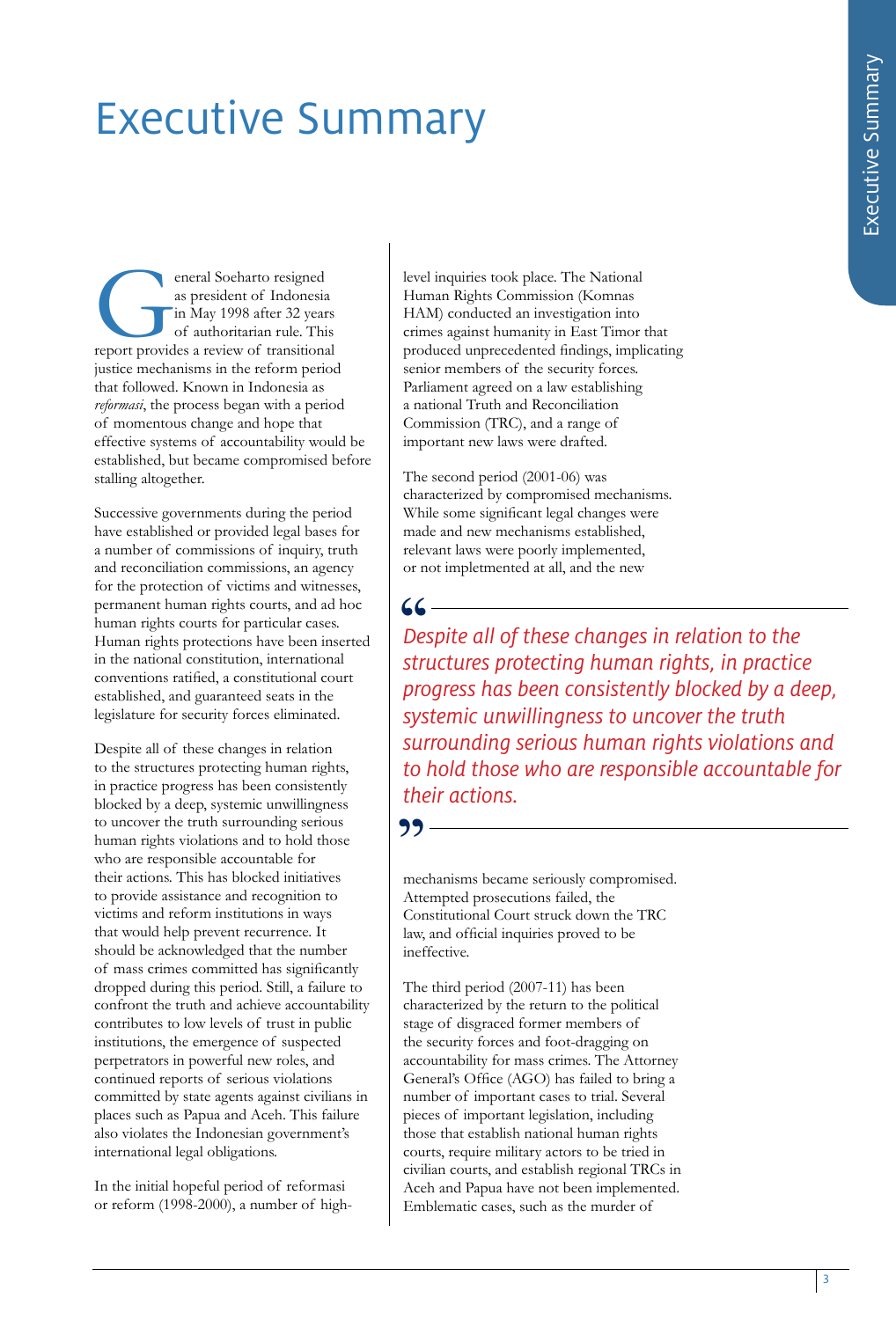the human rights activist Munir Said Thalib (Munir) while aboard an international flight, have demonstrated a continuing lack of will to address the involvement of state institutions in serious crimes against civilians.

Taken individually, the many transitional justice initiatives could be perceived as legitimate efforts that faced unexpected difficulties, resulting in failure. However, as a whole, the series of successive failed mechanisms indicates systemic factors that undermine efforts to achieve truth and accountability for past crimes. This failure is evident in all four areas under consideration in this report: truth-seeking, judicial proceedings, reparations, and security system reform (SSR).

## Truth-seeking

Reformasi began with dramatic achievements that gave rise to hopes for an end to the longstanding impunity for mass human rights violations. The team established to investigate the May 1998 violence that led to Soeharto's downfall conducted a credible inquiry and recommended prosecuting a number of senior members of the security forces. In the Aceh case another inquiry team, Komisi Independen Penyelidikan Tindak Kekerasan



di Aceh (KPTKA) or Independent Commission for the Investigation on Violence in Aceh, reported that, "the acts of violence conducted by the military constituted a form of state violence. This

*Communities and families of victims commemorating the five year anniversary of the May 1998 tragedy at Klender Mall, one of the sites where many lives were lost.* **KOMPAS/Alif Ichwan**

means the violence was strongly perceived by the people as 'cultivated' by the state to ensure the exploitation of natural resources from Aceh for the benefit of the central government and of national and local elites."

However, truth-seeking initiatives into later violations indicated a shift toward protecting powerful figures and institutions. When Papuan indigenous leader Theys Eluay was murdered on his way home from a function at army Special Forces Command (Kopassus) headquarters in 2001, President Megawati Sukarnoputri established an inquiry teamled by a retired police officer—that also included an army major general. A military tribunal eventually found seven soldiers guilty, but only of mistreatment and battery. In 2002, Megawati established a team to investigate the religious violence in Maluku that eventually claimed 5,000 lives, but never released the resulting report that might have shed light on the alleged role of the security forces in promoting the violence. Similarly a team composed of military, police, and government officials appointed to investigate an incident in Tanah Runtuh, Poso, Central Sulawesi, that took place in 2006, produced no tangible result. This incident was part of a spate of violence that took place since 1998, resulting in thousands of deaths.

The passage of Law 26 of 2000 provided Komnas HAM with the power to conduct inquiries, determine whether crimes against humanity or genocide were committed, and recommend investigation and prosecution to the AGO. However, in five major cases of mass violations in which such findings were made, the AGO did nothing, claiming that the files were administratively incomplete (which Komnas HAM disputed). In addition, the AGO and Komnas HAM continue to hold different views concerning the procedures to be followed for cases that occurred before Law 26 passed. This has placed these cases in legal limbo, which has continued for years without any serious effort by the government to resolve them.

The National Commission on Violence Against Women (Komnas Perempuan) has conducted a number of studies into systematic rape and other violations committed against women in conflict areas. However, despite strong findings that government and military officials were involved in widespread violations, not a single case of rape has been brought before the human rights courts.

The bilateral Indonesia–Timor-Leste Commission of Truth and Friendship that looked into the violations committed in East Timor in 1999 conducted a series of highly problematic public hearings in which alleged perpetrators were given an opportunity to present implausible, unchallenged versions of events before national media. Despite this, the commission found that militia groups committed crimes against humanity, including murder, rape, and torture, with the involvement and support of the Indonesian military, police, and civilian authorities. The acceptance of the report by the presidents of both countries represented a dramatic shift from previous official denials of Indonesia's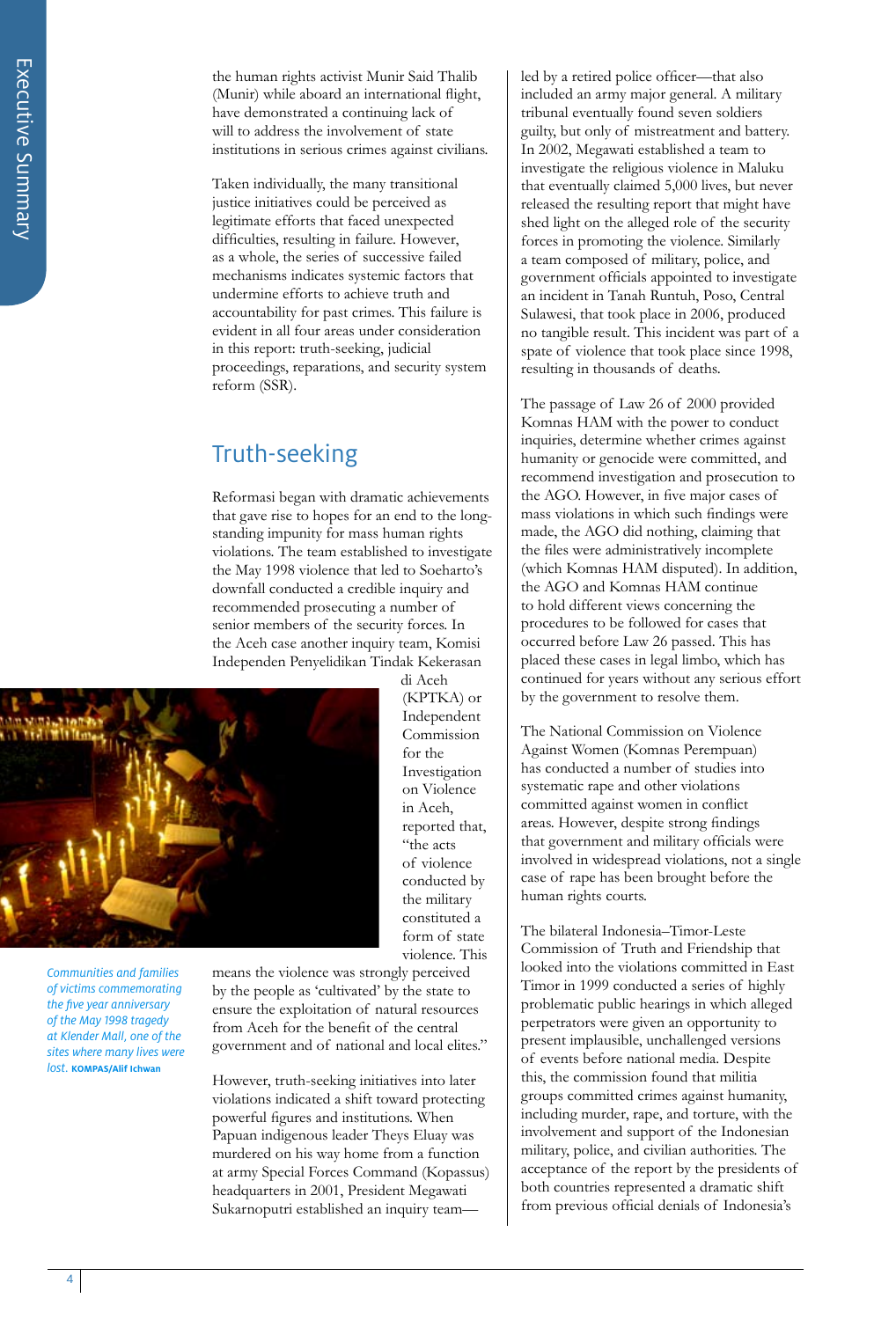*A child carrying a cart looking for anything salvageable during the riots in Dili, which followed the announcement of the referendum results.* **KOMPAS/Eddy Hasby**

responsibility for the violations. However, it is suspected that instead of marking a positive move toward achieving a measure of accountability for those crimes, acceptance of the report marked an unofficial agreement to close the door on justice for the Timor violations, thus denying victims their international legal right to an effective remedy.

Human rights activists who advocated for the establishment of a national Truth and Reconciliation Commission were disappointed when the Constitutional Court struck down the TRC law in 2006. A new draft law has been prepared, but those who oppose uncovering the truth concerning the events of 1965—including the killing of up to one million Indonesian citizens—are likely to oppose its passage. A regional TRC for Aceh was included in both the peace negotiations and the resulting Law on Governing Aceh, but has not been implemented. A TRC for Papua was included in the Special Autonomy Law, yet this too has not been established.

The potential for effective fact-finding inquiries has been repeatedly stunted through appointment of individuals who are perceived to lack objectivity, including members of the security forces tasked with investigating violations of their colleagues. In addition, the results of a number of inquiries have not been released, even when, as in the case of the Munir inquiry, the failure to publish violated the presidential decree that established the fact-finding mechanism. Witnesses and victims have reported intimidation and threats in a number of truth-seeking inquiries, including that of the bilateral Commission of Truth and Friendship.

Senior military officials have repeatedly refused to cooperate with official truthseeking inquiries, including failing to comply with summons issued by Komnas HAM and requests from President Susilo Bambang Yudhoyono in the Munir inquiry, without any repercussions. The requirement to appear in response to Komnas HAM's summons is part of a national law. Despite this, the Minister for Defense told the press that Komnas HAM did not have the authority to compel retired military personnel to appear.



## Judicial Proceedings

Early in the reform period, Law 26 of 2000 created a national legal structure to deal with crimes against humanity and genocide, and established four permanent regional human rights courts. However, 13 years later only one such court (Makassar) was established to try the Abepura (Papua) case. In addition, specifically established ad hoc human rights courts could hear cases that occurred before the law passed. Ad hoc courts have been established for crimes in East Timor and Tanjung Priok. One of the conditions of the Aceh peace accord in Helsinki was that a human rights court be established for Aceh, but this has not been implemented. In addition, the Special Autonomy Law on Papua included provision for a human rights court for Papua, yet this has not been established either.

Investigations and prosecutions of human rights cases have consumed time and resources, and reduced short-term public pressure for justice, but in the end have produced no tangible results. Of the 34 people charged in the various cases, only

*Of the 34 people charged in the various cases, only 18 were convicted and even they were later acquitted on appeal, producing a zero percent conviction rate.* 

99-

 $AC$ 

18 were convicted and even they were later acquitted on appeal, producing a zero percent conviction rate. In the East Timor case 18 were indicted, six convicted at trial, and all acquitted on appeal. In the Tanjung Priok case 14 were indicted, 12 convicted at trial, and all acquitted on appeal. In the Abepura (Papua) case heard by the permanent Human Rights Court in Makassar, only two suspects were indicted, despite the fact that Komnas HAM found many more, and both were acquitted. The role of higher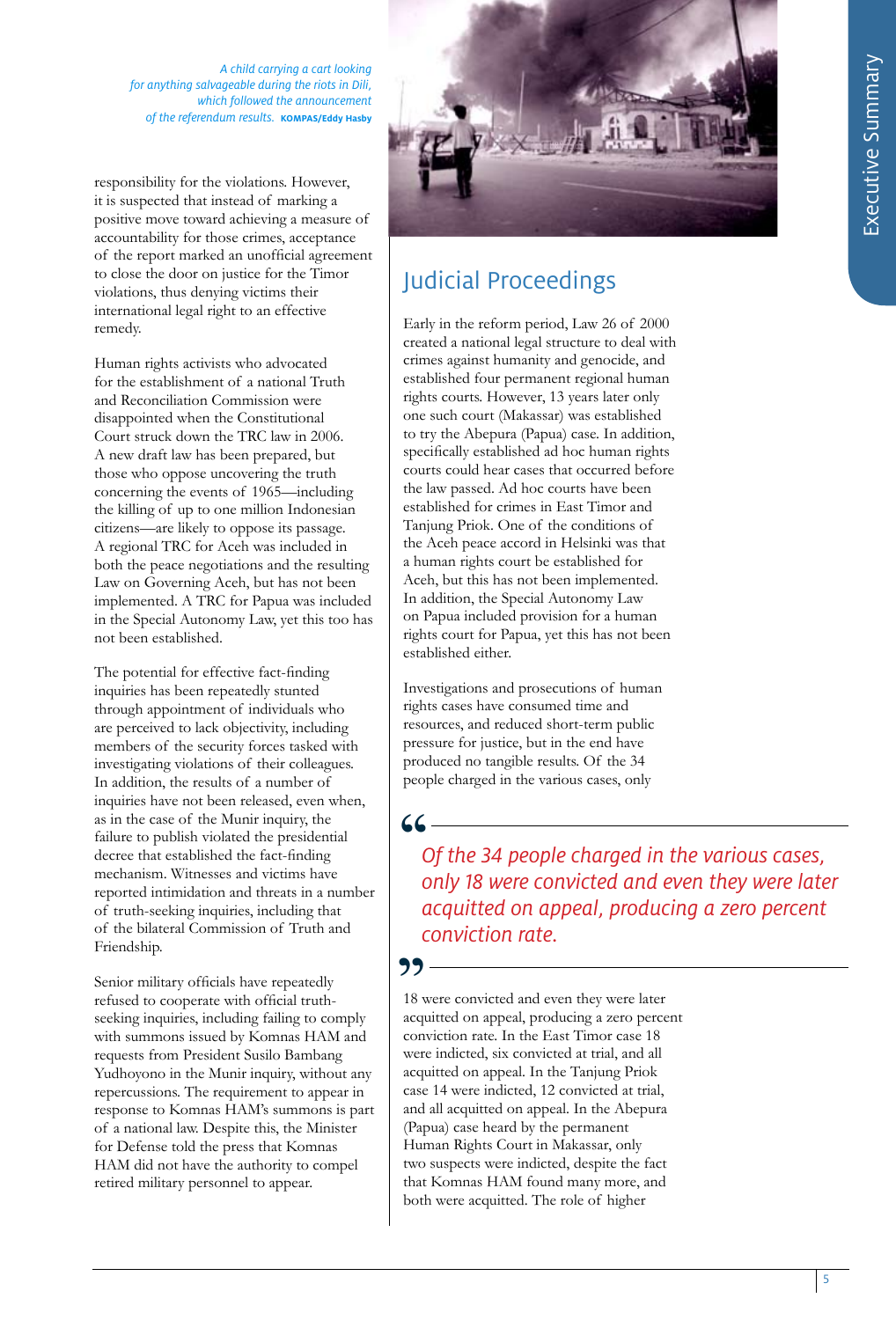*Civil society groups in Papua holding a demonstration to commemorate the violence against indigenous people in Papua and demanding the establishment of a human rights court for Papua.* **KOMPAS/Ichwan Susanto**



courts, particularly the Supreme Court, in overturning all convictions in human rights cases has not been subjected to the serious scrutiny it demands.

In addition, regarding the five cases mentioned earlier in which Komnas HAM has recommended prosecutions, the attorney general has taken no action and no ad hoc court has been established. Those cases are Trisakti-Semanggi I-Semanggi II, Wasior Wamena (Papua), Talangsari, the May 1998 violence, and the enforced disappearance of activists from 1997 to 1998.

In Indonesia members of the armed forces implicated in serious crimes have traditionally been dealt with by the military justice system that includes both military courts and civilmilitary courts (*koneksitas*). The 2004 Law on the TNI (Indonesian National Armed Forces) requires members of the armed forces to stand trial in civilian courts for alleged crimes against civilians, but to date these provisions have not been implemented. The military system has tried some soldiers for violations committed against civilians. However, these mechanisms have repeatedly

> failed to consider the responsibility of senior commanders for widespread, systematic crimes committed by their subordinates. In a number of cases lowranking servicemen were prosecuted in military courts, received relatively lenient penalties, were allowed to continue to serve, and even received promotions.

In contrast to the lack of results in Indonesia, a number of successful cases were brought against members of the Indonesian security forces and their proxies in other jurisdictions. In a U.S. Alien Torts Act case, a court handed down a \$14 million judgment against Maj. Gen. Sintong Panjaitan to the mother of a victim of a 1991 massacre in which an estimated 200 civilians were killed in Dili, East Timor. However, this judgment can only be enforced if he enters the US jurisdiction. In the UN-sponsored trials in Timor-Leste, 55 trials resulted in 84 convictions during the same period as the total failure of the ad hoc process in Jakarta concerning the same events.

Prosecutors' lack of commitment to address crimes that government officials committed has contributed to their failure to successfully prosecute a single case in the human rights courts. This is demonstrated by their unwillingness to follow up the recommendations of Komnas HAM to investigate and prosecute cases of gross violations, weak indictments in the cases that did proceed, and their failure to take any action regarding claims of witness intimidation. In the trial of Gen. Adam Damiri in the ad hoc East Timor court, the prosecutors argued that the accused should be acquitted.

The Indonesian judiciary is notoriously weak and corrupt, and the human rights courts are no exceptions. Despite abundant rhetoric around reform, even relatively easy first steps on this road have not been taken. For example, written judgments are not strictly required, preventing timely analysis of legal reasoning and accurate scrutiny of the performances of judges.

#### Convictions for Gross Human Rights Violations in Human Rights Courts major cases where a known number of suspects were named in Komnas HAM inquiries: Tanjung Priok, Abepura, East Timor, and Trisakti/Semanggi I and II

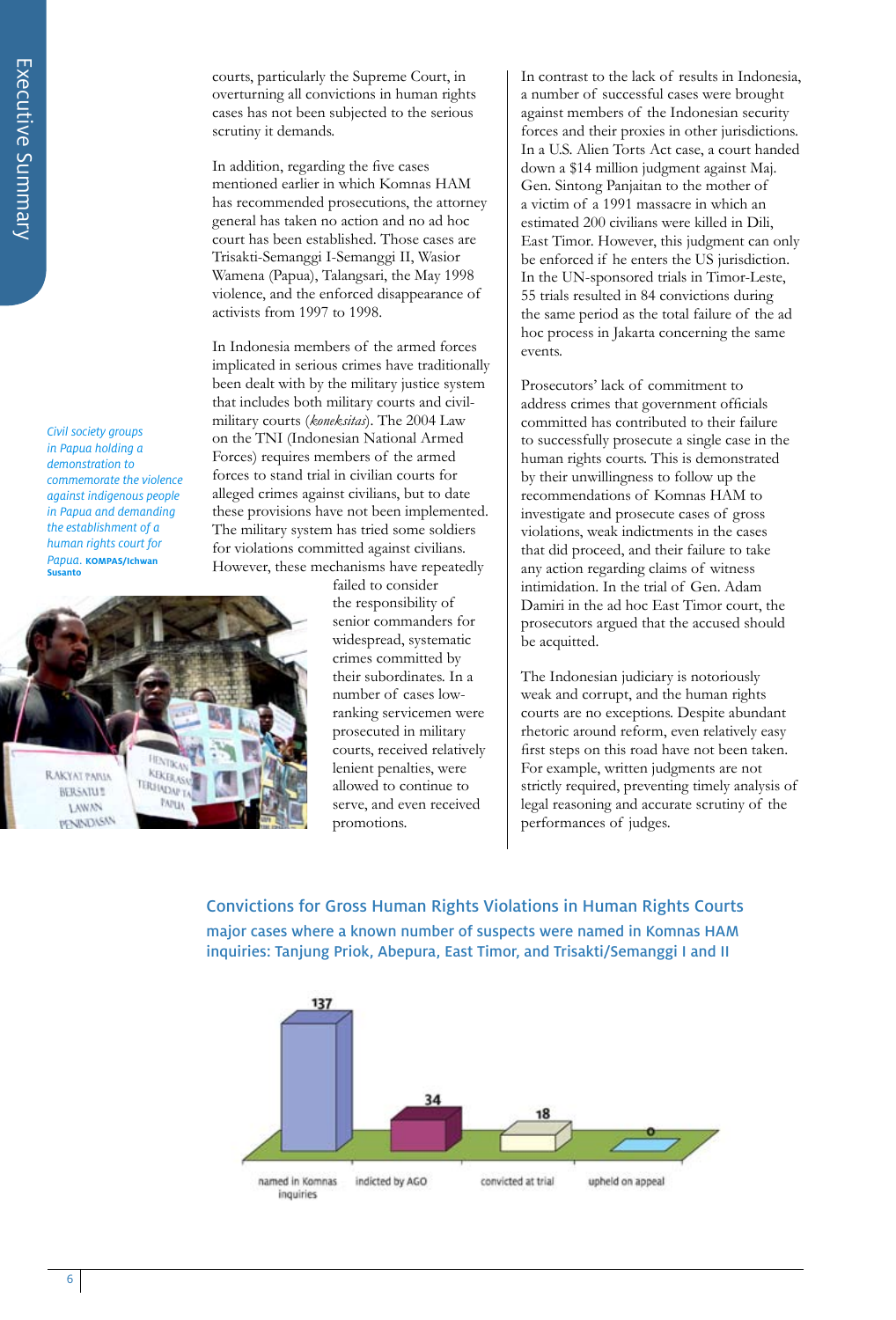#### Komnas HAM Inquiries into Cases of Gross Human Rights Violations and AGO Response (excerpts from the AGO's letter to the prosecutorial commission, Letter No B 016/A/F/F6/03/2009)

| <b>Komnas HAM</b><br>inquiries completed | <b>Outcome</b>                                                                                                                                                                                                                                                                                                                                                                                                                                                                                                                                                                                                                                                                                                                                                                                                                                                                                                                                                                                  |
|------------------------------------------|-------------------------------------------------------------------------------------------------------------------------------------------------------------------------------------------------------------------------------------------------------------------------------------------------------------------------------------------------------------------------------------------------------------------------------------------------------------------------------------------------------------------------------------------------------------------------------------------------------------------------------------------------------------------------------------------------------------------------------------------------------------------------------------------------------------------------------------------------------------------------------------------------------------------------------------------------------------------------------------------------|
| <b>East Timor</b>                        | Eighteen people were accused, of whom 12 were acquitted and six convicted at<br>trial before an ad hoc court. All of the convictions were overturned on appeal,<br>resulting in zero convictions.                                                                                                                                                                                                                                                                                                                                                                                                                                                                                                                                                                                                                                                                                                                                                                                               |
| <b>Tanjung Priok</b>                     | Fourteen people were accused, of whom two were acquitted and 12 convicted<br>at trial before an ad hoc court. All the convictions were overturned on appeal,<br>resulting in zero convictions.                                                                                                                                                                                                                                                                                                                                                                                                                                                                                                                                                                                                                                                                                                                                                                                                  |
| Abepura Human Rights<br>Court            | Two people were accused, and both were acquitted at a trial before the Makassar<br>permanent human rights court.                                                                                                                                                                                                                                                                                                                                                                                                                                                                                                                                                                                                                                                                                                                                                                                                                                                                                |
| Trisakti and Semanggi I<br>and II        | No action by AGO. After returning the dossier to Komnas HAM four times in<br>2002, the AGO has claimed that double jeopardy (due to court martial of low-<br>ranking soldiers in 1999) and lack of a recommendation for an ad hoc court from<br>the DPR prevent it from taking action.<br>The AGO states, "The inquiry cannot be continued to the stage of investigation,                                                                                                                                                                                                                                                                                                                                                                                                                                                                                                                                                                                                                       |
|                                          | because the commanders and executing officers in the field have been tried in<br>military court (and the accused) given criminal sanctions and were dismissed."<br>Another reason given is that "command responsibility in relation to an act of<br>omission cannot be used, because the subordinate who committed the violation<br>was punished."                                                                                                                                                                                                                                                                                                                                                                                                                                                                                                                                                                                                                                              |
| Wamena and Wasior,<br>Papua              | No action by AGO. The AGO stated that prosecutors "have submitted the<br>investigation findings file with instructions for completion (but) Komnas HAM<br>had returned the Wamena-Wasior (dossier) without the necessary information<br>based on the instructions and the Komnas HAM has stated that the instructions<br>were completely unfounded."                                                                                                                                                                                                                                                                                                                                                                                                                                                                                                                                                                                                                                            |
| Talangsari killings                      | No action by AGO. In January 2008, a fourth Talangsari inquiry team began its<br>work, using Law No. 26 of 2000 as a basis for a pro justicia inquiry and Law No.<br>39 of 1999 as a basis for subpoena powers. Retired security officers still refused<br>to appear. The AGO stated that the file is "currently being investigated by the<br>Directorate Research Team on Gross Human Rights Violations, (to review) the<br>completeness of formal and material requirements."                                                                                                                                                                                                                                                                                                                                                                                                                                                                                                                 |
| May 1998 riots                           | No action by AGO. The AGO stated that it has "several times returned the results<br>of the investigation file to Komnas HAM with instructions to wait for the<br>formation of the ad hoc human rights court."                                                                                                                                                                                                                                                                                                                                                                                                                                                                                                                                                                                                                                                                                                                                                                                   |
| Enforced disappearance of<br>activists   | No action by AGO. After a year-long inquiry, a Komnas HAM pro justicia team<br>submitted a report to the AGO and the DPR in November 2006. The team found<br>evidence of gross human rights violations and stated that, as disappearances<br>are a continuing crime, prosecutors could bring the case to a permanent human<br>rights court. In a letter sent in January 2007, the AGO said it would wait for the<br>DPR and the president to create an ad hoc human rights court before conducting<br>an investigation. In September 2009, the DPR recommended creating the<br>court. Yet the president has not issued an order, and the AGO has not begun an<br>investigation.<br>The attorney general stated that he has "several times returned the results of the<br>investigation file to the National Human Rights Commission with instructions<br>to wait for the formation of the ad hoc human rights court Komnas HAM<br>continues to hand back the results of the investigation file" |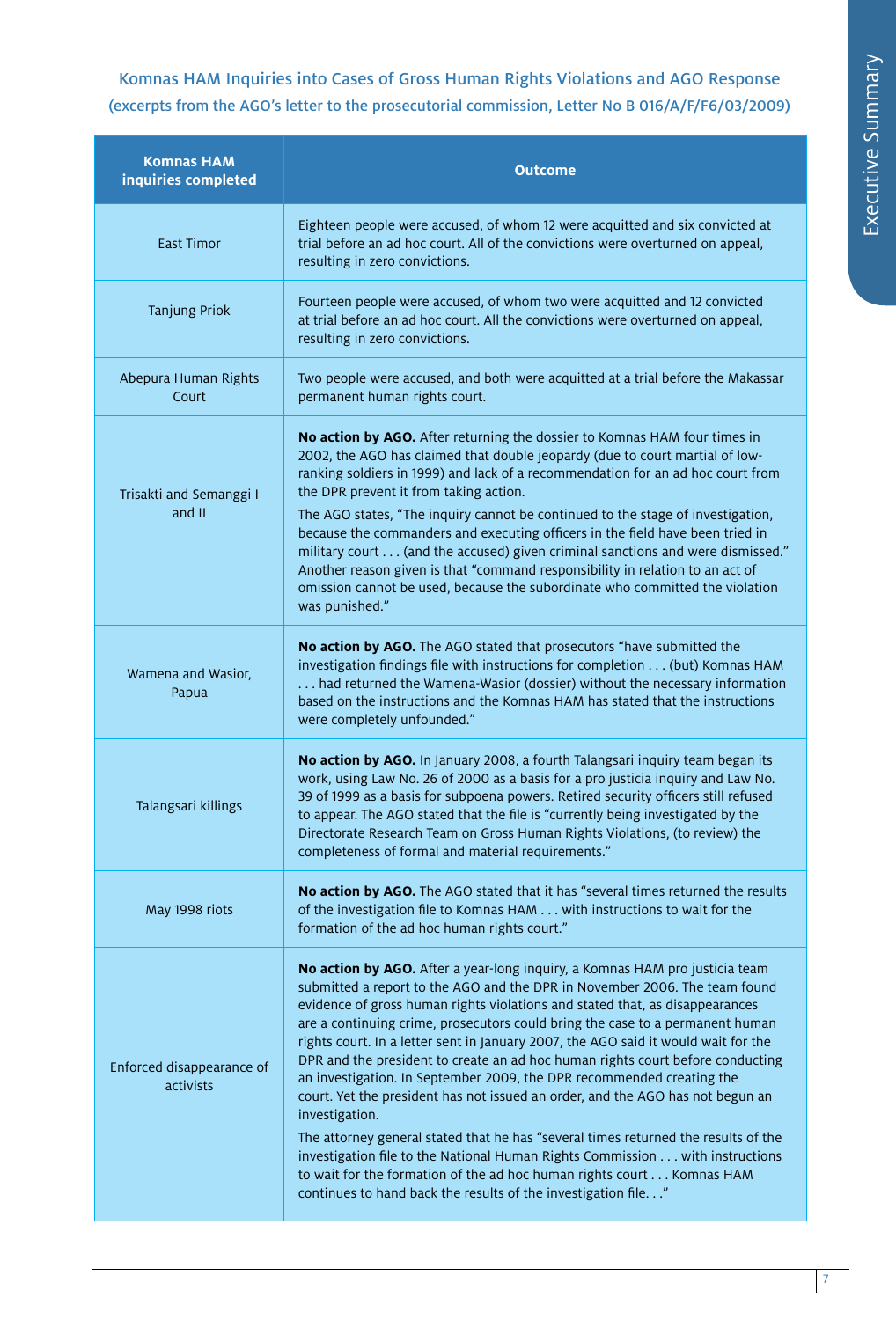#### Reparations

Laws passed during the reform period provide a legal basis for reparations, and in 2006 the Witness and Victim Protection Agency (LPSK) was created. However, once again, a lack of support and implementation has undermined legal reform and establishment of mechanisms. The agency has received only limited resources, making effective implementation of its mandate impossible. The rights that victims of gross human rights violations have to reparations have consistently been denied.

One partial exception is the assistance provided by a reintegration agency established as part of the Aceh peace process to communities and individuals following the end of conflict in Aceh. However, instead of specifically targeting victims, the funds were generally distributed to communities

*The rights that victims of gross human rights*  '' *violations have to reparations have consistently been denied.*  ''

> in the form of development assistance. A significant opportunity to provide meaningful reparations to victims thus did not fully materialize. The agency also distributed an Islamic form of compensation known as *diyat* as a direct, one-off payment to a significant number of victims in Aceh. This provided a positive contribution, but again recognition of the circumstances of the violations and role of victims did not play a significant part in the implementation of the program.

#### Security System Reform (SSR)

The reform period started with genuine progress in SSR, as the military separated from the police and gave up its formal political role, including a guaranteed quota of seats in Parliament. Although there was a rise in violence in the early years of reformation (1998-2000), the number of rights violations fell (with the notable exception of Papua), especially after conflicts in Aceh, Sulawesi, and Maluku gave way to peace and Timor-Leste gained its independence.

However, as in other areas of transitional justice, this initial progress soon slowed and then stalled. Indonesia has yet to achieve genuine civilian oversight of the military by the executive or the legislature. The lack of vetting means that security personnel linked to serious crimes, including personnel indicted by the UN-backed court in East Timor and even some convicted in Indonesian military courts, continue to serve, in many cases receiving promotions.

The absence of vetting cannot be separated from the lack of accountability discussed in the judicial proceedings section. Efforts to deal with the closed, ineffective military justice system by shifting jurisdiction to civilian criminal courts have failed due to resistance by the military and bottlenecks in the executive and legislative branches.

Finally, although many businesses previously owned by the armed forces have been sold, the military nonetheless failed to meet the 2009 deadline given by law to divest itself of all businesses, legal or illegal.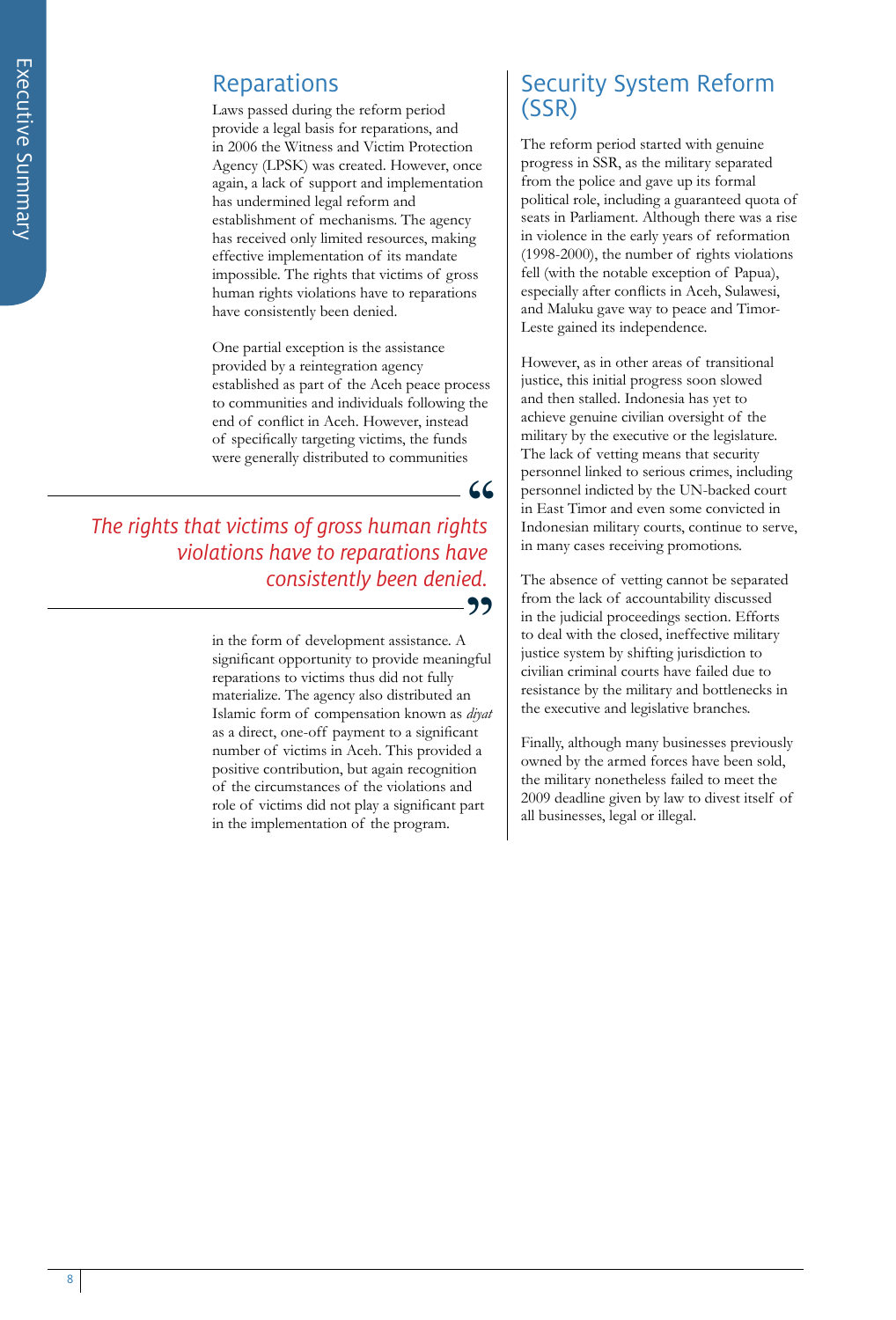# Recommendations on Transitional Justice

The Indonesian government,<br>
national stakeholders, and<br>
the international community<br>
need a comprehensive strate;<br>
for transitional justice in Indonesia that national stakeholders, and the international community need a comprehensive strategy includes all four pillars: truth-seeking, judicial proceedings, reparations, and SSR. Accordingly, the government and other relevant stakeholders should implement the following recommendations:

## The President

- 1. Immediately resolve the impasse between Komnas HAM and the AGO by establishing an effective mechanism for cooperation between the two institutions.
- 2. Establish ad hoc human rights courts for enforced disappearances in 1997-1998, and all cases of violations committed prior to the passage of Law 26 of 2000 in which Komnas HAM has found crimes against humanity or genocide have been committed.
- 3. Sign and ratify the Rome Statute of the International Criminal Court, in accordance with the commitment made in the National Human Rights Action Plan. Ratify the recently signed Convention for the Protection of All Persons from Enforced Disappearances.
- 4. Publicly release the findings of any and all inquiries or other fact-finding efforts. Enforce provisions in Indonesia's freedom of information law, Law 14 of 2008, which requires the publication of the results of inquiries and fact-finding mechanisms.
- 5. Immediately establish a human rights courts for Aceh and Papua, as mandated under existing laws, and a bilateral commission on disappeared people as recommended by the CTF.
- 6. Establish an administrative reparations program that does not rely on convictions from the courts. Reparations must go beyond monetary compensation

to include social programs promoting health, education, and sustainable livelihoods, as well as symbolically honoring victims, restoring their rights, and annulling discriminatory regulations.

7. Change school textbooks to better reflect the Indonesia's true history. Revisions should include accurate accounts of mass human rights violations and a more complete account of those who suffered as a result. Citizens have a right to know their true history and to use this knowledge to ensure nonrepetition.

# The Attorney General

- 1. Ensure that crimes, such as murder, assault and rape, in which state actors are implicated but were not part of a largescale commission of serious crimes are effectively prosecuted under the national criminal code.
- 2. Immediately commence formal legal investigation into all cases in which Komnas HAM has conducted credible inquiries and made findings that crimes against humanity or genocide have occurred. This is in accordance with the Constitutional Court's view that it is inappropriate for the DPR to make decisions on whether acts constitute crimes against humanity or genocide and that this questions should be decided by Komnas HAM and the AGO.
- 3. Investigate all credible allegations of witness intimidation and corruption in any past human rights cases, through the judicial commission or the AGO.

# The National Parliament

1. Pass a new law on a national TRC. The law should be based on broad consultations with civil society and explicitly state the period, locations, and violations under investigation, going as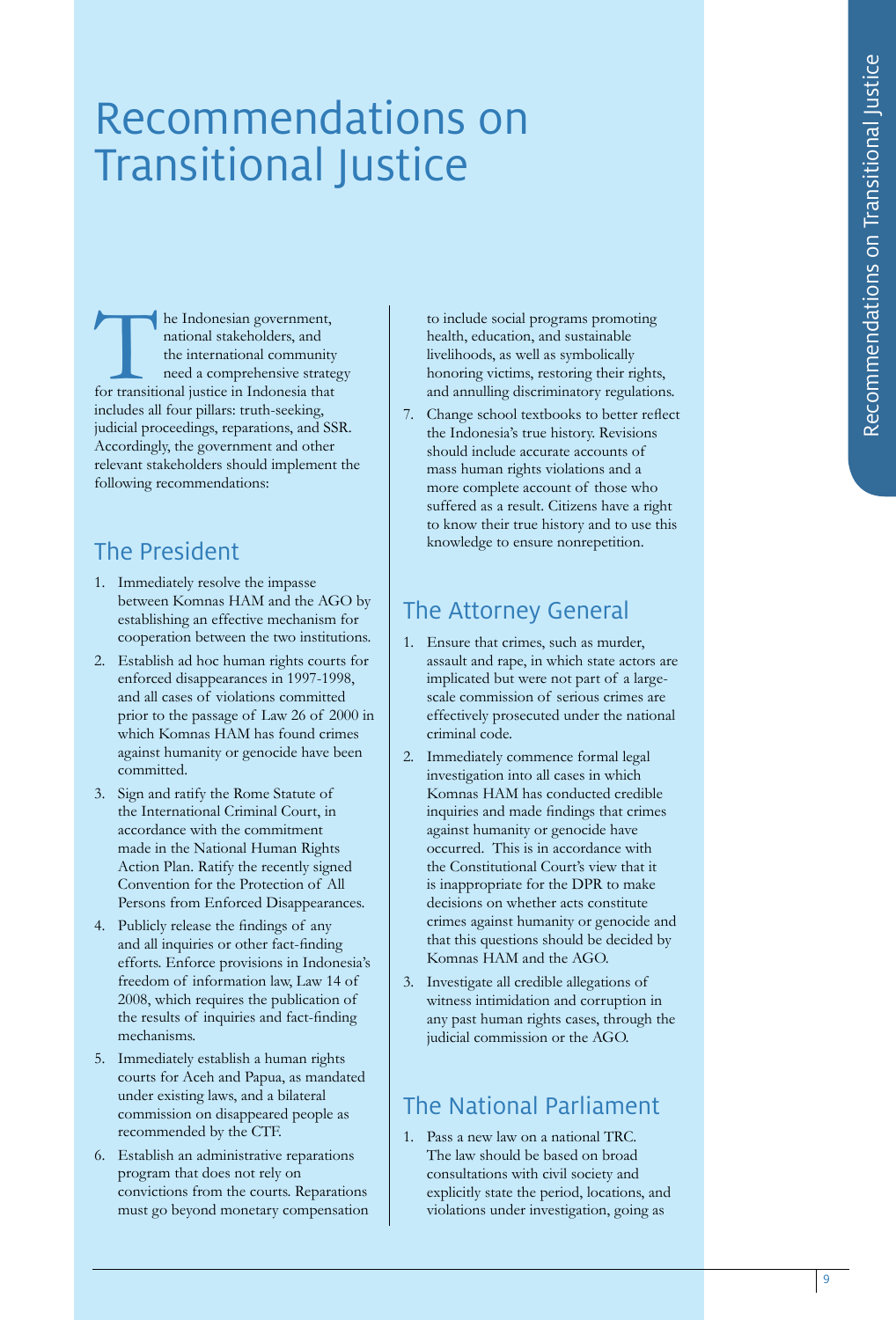far back as the critical national events of 1965. The commission should not have the power to recommend or provide amnesties for gross human rights violations. A new panel of commissioners should be selected through a transparent public consultation process and should reflect Indonesia's diversity. The national TRC should be designed to work cooperatively with local TRCs established under special autonomy laws in Aceh and Papua.

- 2. Amend Law 26 of 2000 to provide the following:
	- Komnas HAM's inquiries are considered to be legally complete upon being so certified by its chairman. The AGO has no power to decide whether a Komnas HAM inquiry is complete or otherwise.
	- The AGO is legally compelled to provide public written reasons on whether or not to investigate or not to investigate a case referred to it by Komnas HAM within 30 days of receiving the certified file.
	- The decision and written reasons of the AGO are subject to review by the courts.
- 3. Annul Parliament's resolution made in 2001 finding that the Trisakti, Semanggi I, and II did not constitute gross human rights violations under Law 26 of 2000. As the Constitutional Court stated in the Guterres case, such a decision is an inappropriate matter for the DPR to decide.

## Political Parties

1. Vet party members implicated in human rights abuses. All parties must take steps to ensure that those running for office have not been implicated in human rights abuses.

#### Local Parliaments and Governments in Aceh and Papua

1. Create TRCs for Aceh and Papua, in accordance with the intentions of national Parliament as reflected in the laws already passed. They should be created immediately, without unnecessarily waiting for the passage of a national TRC law. If a national TRC is established, the work of the regional

bodies can be included in the larger process.

2. Establish a local reparations program for victims, based on acknowledgement of violations. Ensure that these reparation programs are based on a truth-seeking process that identifies victims of human rights abuses and their needs. In Aceh this reparations program should be separate from reintegration programs. In Papua, special autonomy funds should be allocated to initiatives that provide services and acknowledgment to victims of human rights violations.

# The Judiciary

- 1. Take steps to increase accountability, including requiring judges to justify their decisions in written, legally reasoned judgments that are available to the public.
- 2. Submit judiciary staff, including judges, to regular audits by the Corruption Eradication Commission.
- 3. Strengthen the independence and professionalism of the judiciary, including ad hoc and permanent human rights courts. This should be done through training, better panel selection, and increased transparency and monitoring.

#### The National Judicial Commission

1. Undertake a credible and independent inquiry into the issue of why each of the 18 convictions handed down by the ad hoc human rights courts judges have been overturned on appeal.

#### Komnas HAM

- 1. Publish and disseminate findings on inquiries conducted on gross human rights violations, while respecting the principles of presumption of innocence. At the same time, continue to conduct pro justicia investigations of serious crimes.
- 2. Work with the Corruption Eradication Commission (KPK) to investigate corruption cases related to mass human rights violations, including those in which Soeharto and his family are implicated. Assets recovered could then be used to help pay for an appropriate reparations program for the victims of these violations.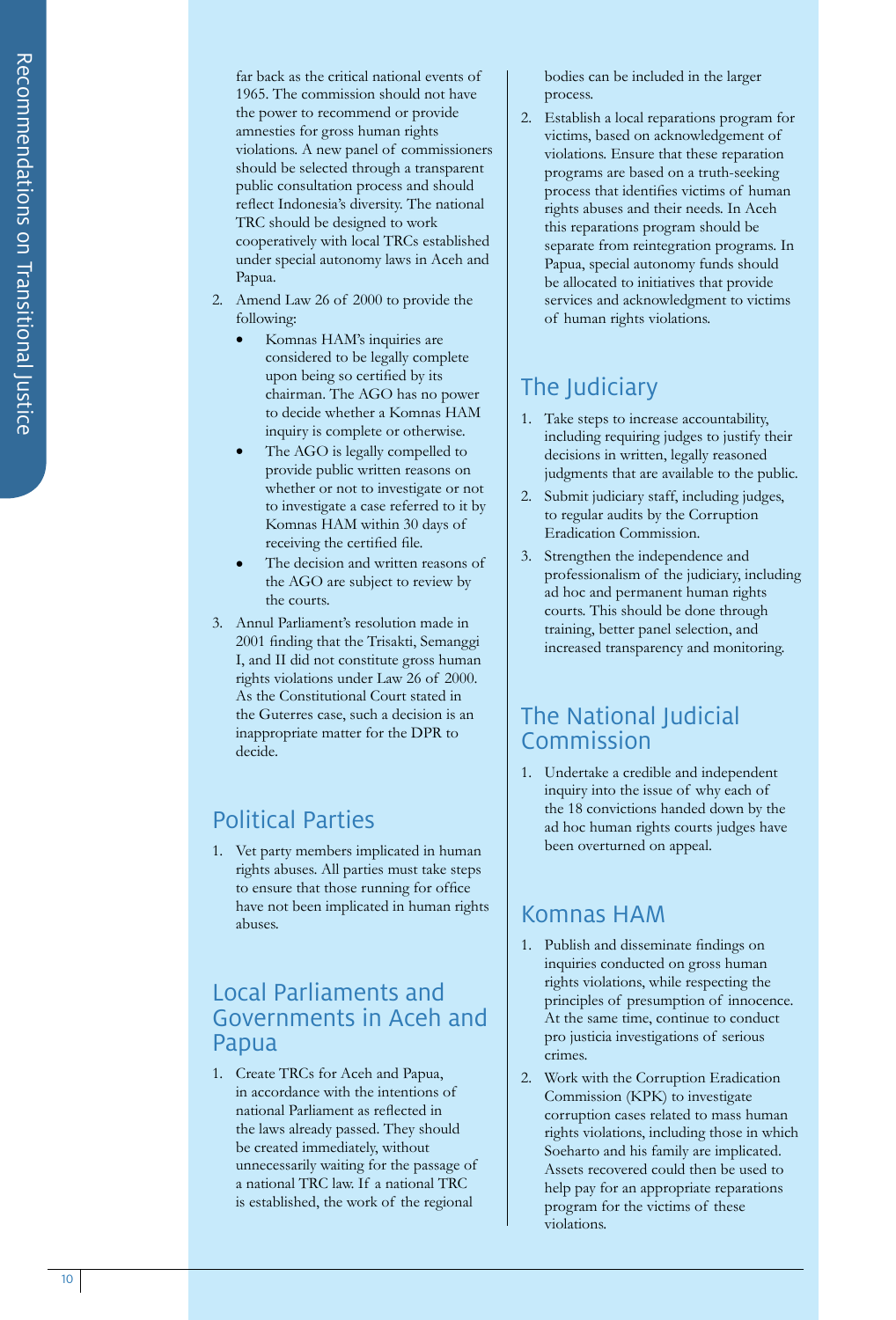#### The Department of Defense and other Security Sector **Institutions**

- 1. Ensure prosecution of members of the military responsible for human rights violations in civilian courts. This will require making changes to relevant civilian and military laws and codes. Military courts should retain jurisdiction only for violations of military discipline or procedure.
- 2. Vet officers implicated in human rights abuses. All security institutions must take steps to ensure that they do not employ staff implicated in human rights abuses.
- 3. Ensure that the military and its officers comply with the law by divesting all direct or indirect control of military businesses.
- 4. Increase civilian oversight of securitysector institutions.
- 5. Work with civil society organizations to increase open, transparent monitoring of security institutions.

#### The International Community

- 1. Urge the Indonesian government to follow through on justice and accountability measures that were agreed to in the Helsinki MoU on the Aceh conflict. This includes a human rights court and TRC for Aceh.
- 2. Restrict donor support to institutions involved in human rights violations and deny visas to individuals implicated in serious human rights violations.
- 3. Provide targeted assistance for victims. Currently donor funds do not appropriately recognize or support those who have been victimized.
- 4. Increase funding to programs designed to promote transparency and accountability within the government, judiciary, and security sector.



To get full report visit www.ictj.org or www.kontras.org